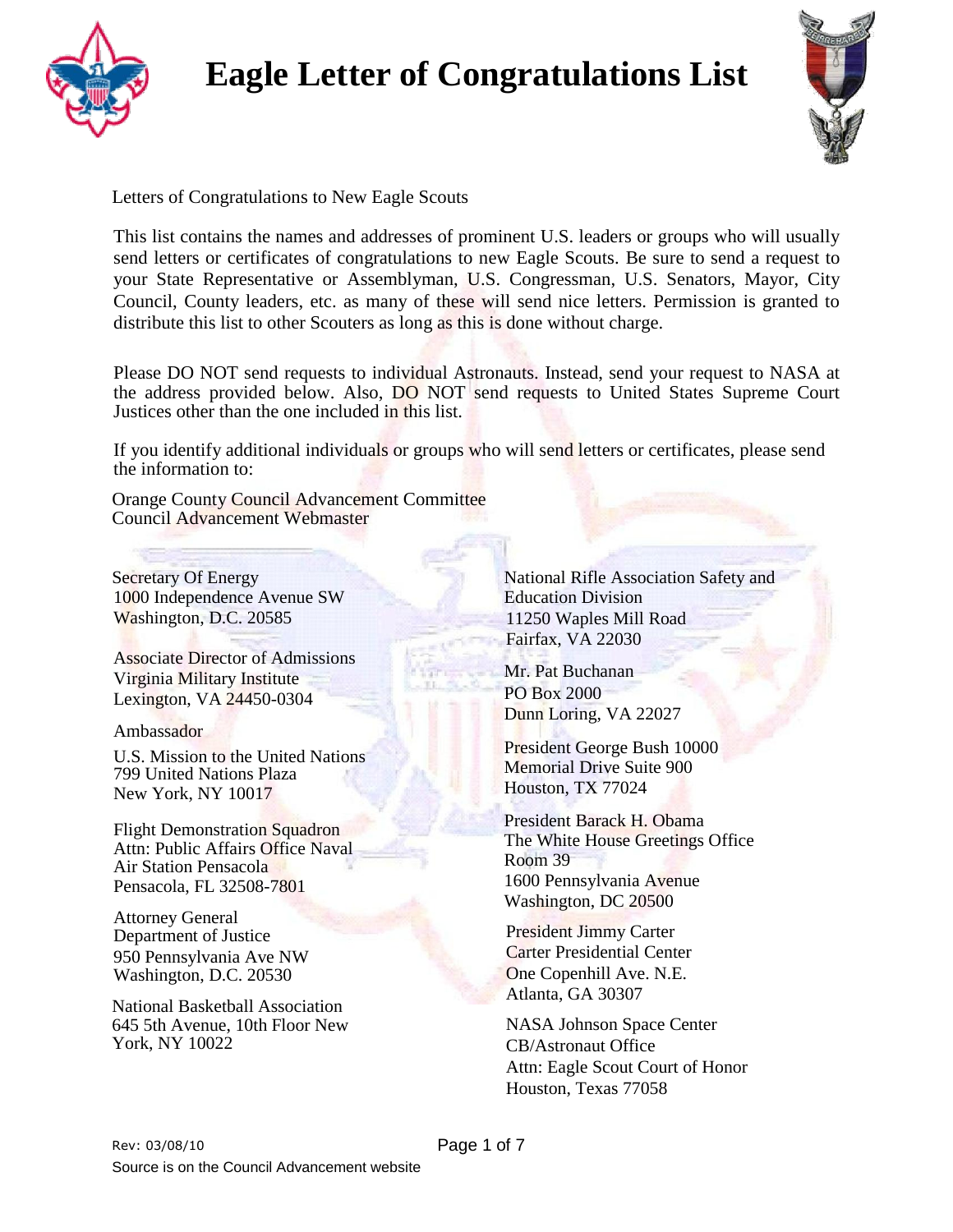



Secretary of Labor 200 Constitution Avenue NW Washington, D.C. 20210

Vice President Old Executive Office Building Washington, D.C. 20501-0011

Chief of Naval Operations Room 4E674 The Pentagon Washington, D.C. 20350

President William J. Clinton 55 125th St, 14th Floor New York, NY 10027

Commandant U.S. Coast Guard 2100 2nd Street SW Washington, D.C. 20593-0001

**Commander** U.S. Coast Guard United States Maritime Defense Zone Atlantic Portsmouth, VA 23704-5004

Commander-in -Chief Veterans of Foreign Wars 406 W. 34th St. Kansas City, MO 64111

Speaker, House of Representatives U.S. Capitol Building Washington, D.C. 20515

Postmaster General/CEO U.S. Postal Service 475 L'Enfant Plaza SW Washington, D. C. 20260-0010 **Commander/Leader**

USAF Thunderbirds Office of Public Affairs 4445 Tyndell Ave Nellis AFB, NV 89191-6079 National Commander American Legion P. O. Box 1055 Indianapolis, IN 46206

Hershey Corporation Public Affairs Department Hershey, PA 17033-0815

Consumer Affairs Department Wm. Wrigley Jr. Company 410 N. Michigan Avenue Chicago, IL 60611-4287

Executive Director National Sheriffs' Association 1450 Duke Street Alexandria, VA 22314-3490

CEO, Walt Disney Co. 500 S. Buena Vista Street Burbank, CA 91521

Secretary of Commerce 14th St & Constitution Ave NW Washington, D.C. 20230

Director, FBI J. Edgar Hoover Building 935 Pennsylvania Ave NW Washington, D.C. 20535-0001

Commandant of the Marine Corps HQ US Marine Corps 2 Navy Annex Washington, D.C. 20380-1775

House Minority Leader 1226 Longworth House Office Bldg. Washington, D.C. 20515

NESA, Boy Scouts of America P. O. Box 152079 Irving, TX 75015-2079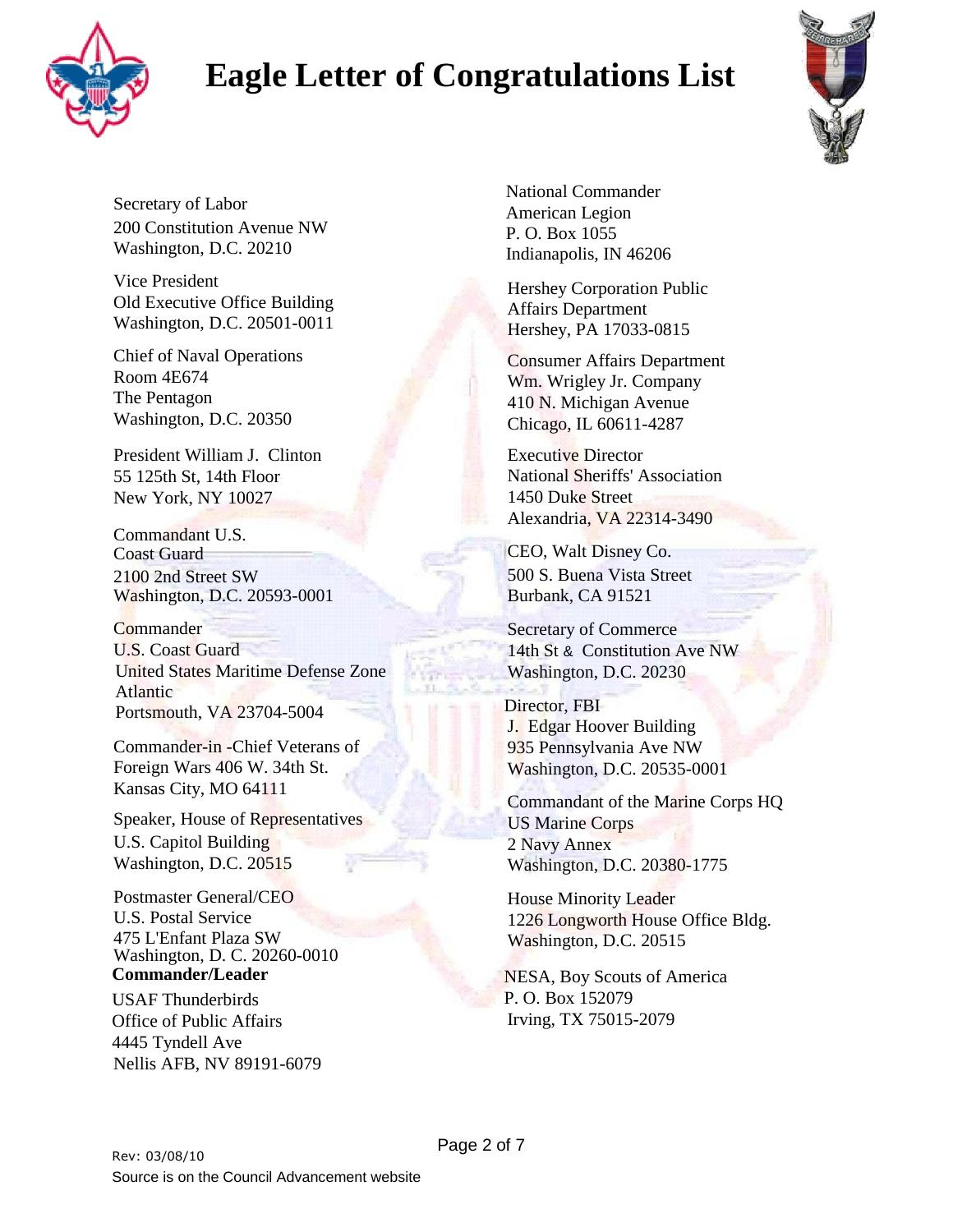



National Hockey League 47th Floor 1251 Avenue of the Americas New York, NY 10020

Scout Letters HQ USAFAJPAC 2304 Cadet Drive, Suite 318 USAF Academy, CO 80840-5015

Mr. Rush Limbaugh Station W ABC 2 Penn Plaza, 17th Floor New York, NY 10023

Boy Scout Program Manager National Park Service 1849 C Street NW Washington, DC 20240

#### **Secretary**

Housing & Urban Development 451 7th Street, SW Washington, D.C. 20410-0001

Secretary of Interior 1849 C Street NW Washington, D.C. 20240

Office of the Assistant Secretary of Defense (Public Affairs) Director For Public Communications The Pentagon, Room lE776 Washington, D.C. 20301-1400

Commissioner of Baseball 245 Park Avenue 31st Floor New York, NY 10167 Secretary of the Treasury Room # 4404 1500 Pennsylvania Ave Washington, D.C. 20220

Public Affairs Officer US Secret Service 950 H Street, N.W., Suite 8400 Washington, D.C. 20001-4518

Secretary Of Education 400 Maryland Ave SW Washington, D.C. 20202

Pope Benedict XVI Apostolic Nunciature 3339 Massachusetts Ave., NW Washington, D.C. 20008-3687

Secretary of State 2201 CStNW Washington, D.C. 20520

The Young Men General Presidency The Church of Jesus Christ of Latter-day Saints 47 East South Temple St Salt Lake City, UT 84150

Secretary of Veterans Affairs 810 Vermont Ave, NW Washington, D.C. 20420

Secretary of Defense The Pentagon Washington, D.C. 20301-1400

Air Force Chief of Staff The Pentagon Washington, D.C. 20330

Chairman, Joint Chiefs of Staff The Pentagon Washington, D.C. 20318-9999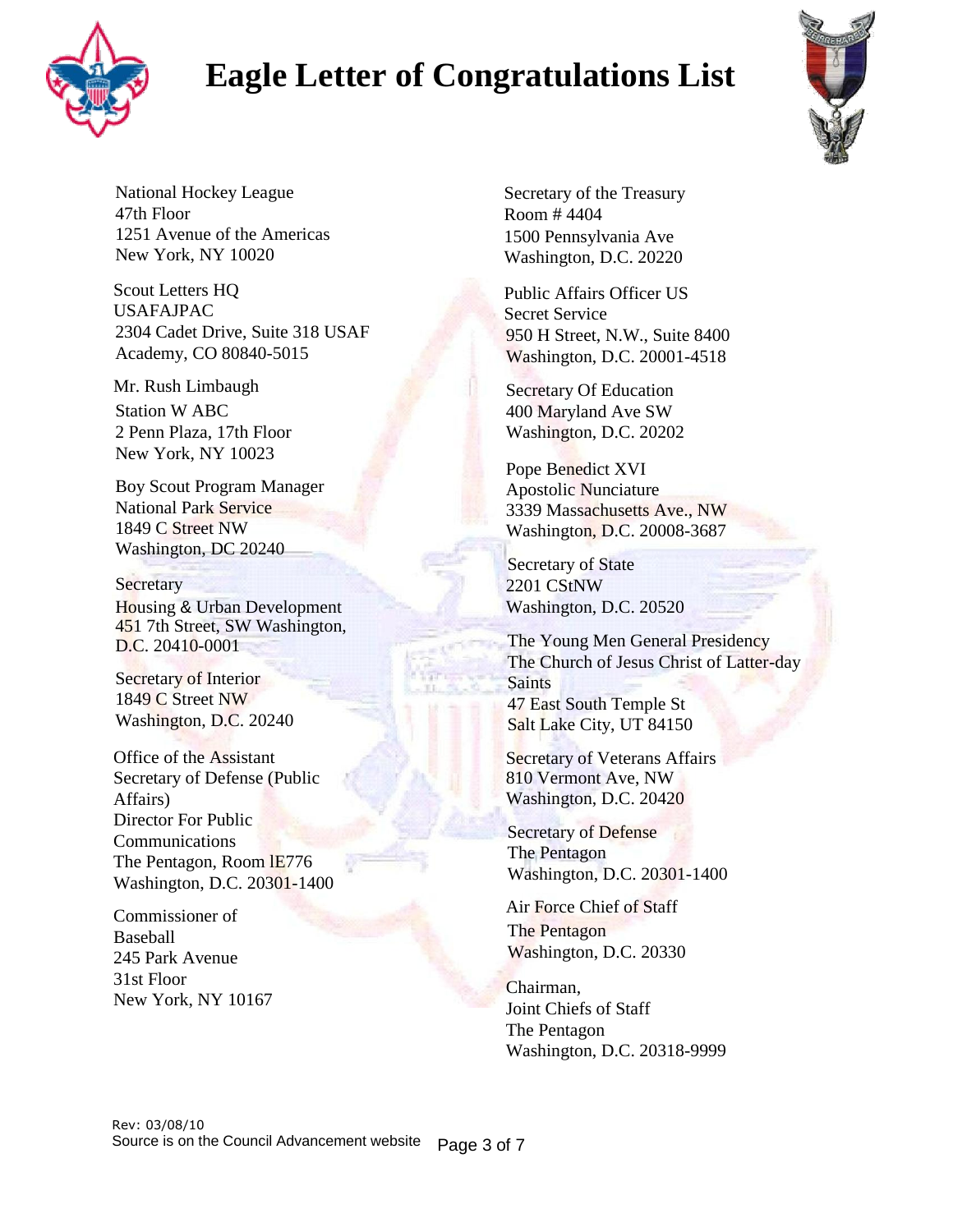



The Crystal Cathedral Governor 12141 Lewis St. State House, Room 360 Garden Grove, CA 92840 Boston, MA 02133

Washington, D.C. 20310 West Point, NY 10996

The Suffolk County Jewish Committee on Office of the Superintendent U.S. Scouting has an Internet certificate that Naval Academy will be sent in PDF format (Adobe 121 Blake Road Acrobat) to ANY Scout/Scouter who Annapolis, MD 21402-5000 requests it regardless of religion. The following info is needed: Commissioner Eagle Scout's Full Name: National Football League Eagle Scout's Troop Number: 280 Park Avenue<br>
Date of the Eagle Scout Court of Honor: New York, NY 10017 Date of the Eagle Scout Court of Honor: Noon 6236, J. Edgar Hoover Building<br>
Which Religion?<br>
Mich Religion?<br>
A short description of his Eagle Project:<br>
Some additional information about the Eagle Scout that could be used in a letter to<br>
Eagle Scout that could b go with the certificate. Supreme Court of the United States Send the request to [MVAEMT@aol.com.](mailto:AEMT@aol.com.) One First St NE

U. S. Coast Guard Chairman, New London, CT 06320-4095 Dublin, OH 43017

Sons of Union Vet of Civil War<br>
c/o Mr. Robert M. Petrovic<br>
200 Independence Avenue SW c/o Mr. Robert M. Petrovic 200 Independence Avenue SW<br>4729 Mehl Ave Westington D.C. 20001 St. Louis, MO 63129-1626

Administrator, EPA One CNN Center 1200 Pennsylvania Ave NW Box 105366 Washington, D.C. **Atlanta**, GA 30348-5366

ClMS 485-15-30 President/CEO 1000 Chrysler Drive Auburn Hills, Ml 48326-2766

Chief of Staff of the Army Office of the Superintendent The Pentagon United States Military Academy

Superintendent Washington, D.C. 20543

Academy Wendy's Corporate Communications<br>15 Mohegan Avenue 4288 W. Dublin. Granville Rd. 4288 W. Dublin, Granville Rd.

Washington, D.C. 20201

Time Warner Inc.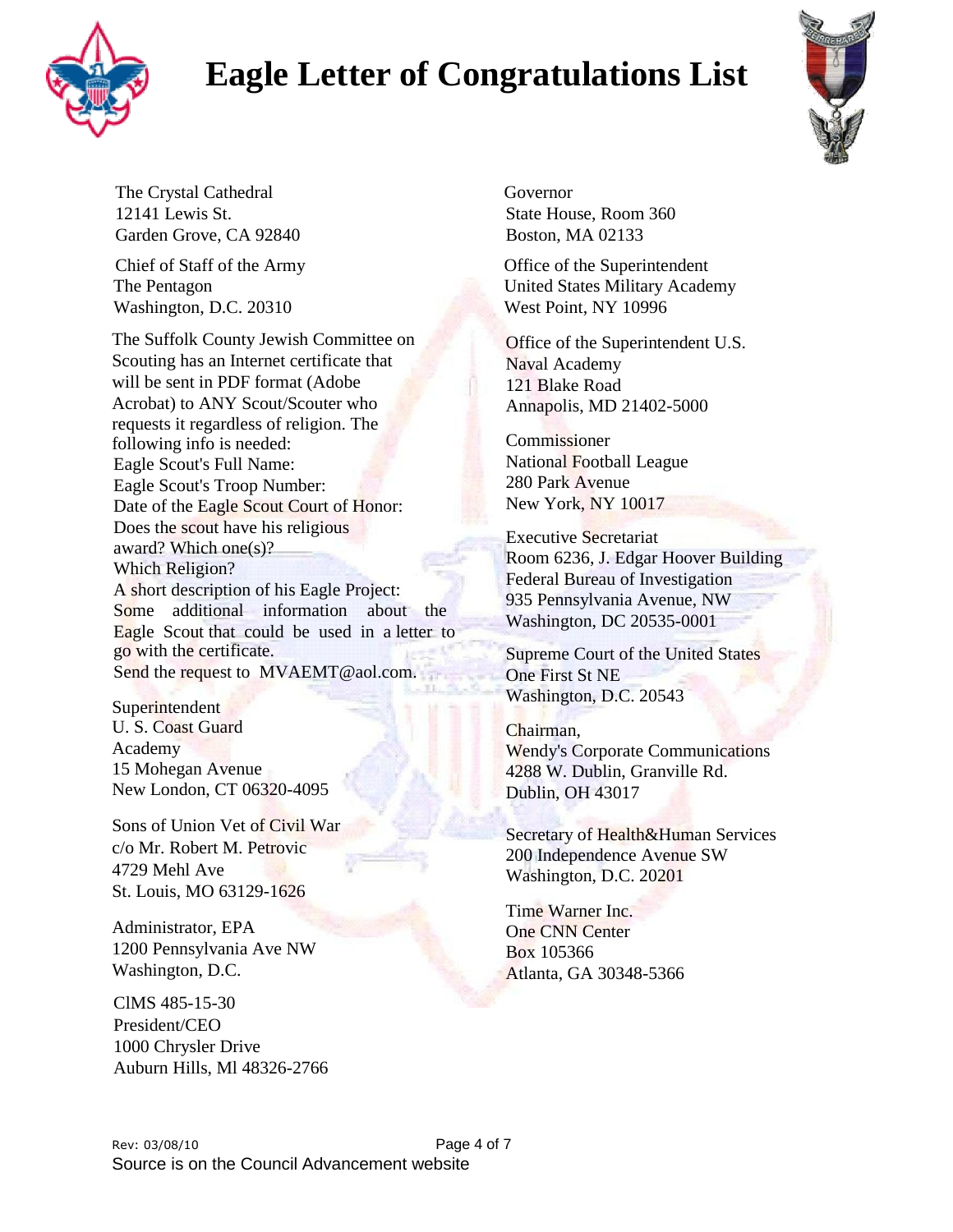



Surgeon General of the U.S. Public Health Service Dept. of Health & Human Services 200 Independence Ave SW Washington, D.C. 20201

Secretary of Agriculture 14th St & Independence Ave SW Washington, D.C. 20250

Governor State House, Room 143 Providence, Rl02903-1196

Governor State House, Room 208 Concord, NH 03301

Governor State House, Station 1 Augusta, ME 04333

**Governor** Pavilion Office Bldg 109 State St Montpelier, VT 05609

**Governor** 210 Capitol Ave Hartford, CT 06106

Office of the Governor 125 West State St P.O. Box 001 Trenton, NJ 08625

Governor Executive Chamber Albany, NY 12224

Governor State Capitol Nashville, TN 37243-0001

Governor Office of the Governor P. O. Box 139 Jackson, MS 39205

Governor State Capitol 700 Capitol Ave Frankfort, KY 40601

Governor Office of the Governor 77 South High St, 30th Floor Columbus, OH 43266-0601

Governor 225 Main Capitol Bldg Harrisburg, P A 17120 Governor Tatnall Bldg William Penn St Dover, DE 19901

Governor State House 100 State Circle Annapolis, MD 21401

Governor Office of the Governor State Capitol Richmond, VA 23219

**Governor** Office of the Governor State Capitol Complex Charleston, WV 25305-0370

Governor State Capitol 116 West Jones St Raleigh, NC 27603-8001

**Governor** Office of the Governor P. O. Box 11369 Columbia, SC 29211

Governor 203 State Capitol Atlanta, GA 30334-0900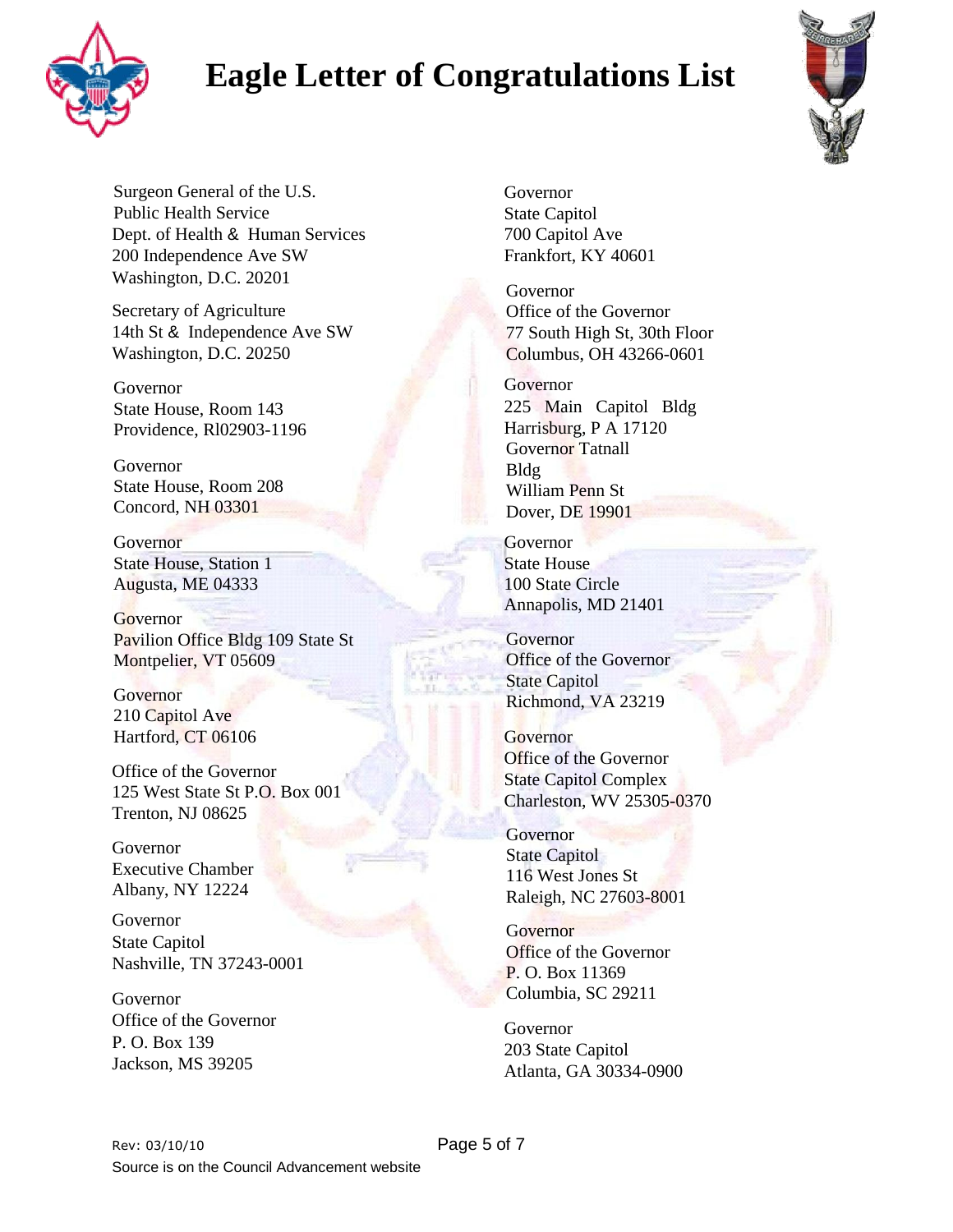



Governor The Capitol Tallahassee, FL 32399-0001 (Only responds to requests from Florida)

Governor State Capitol 600 Dexter Ave Montgomery, AL 36130-275

Governor Office of the Governor 206 State Capitol Indianapolis, IN 46204-2797

Governor Office of the Governor P.O. Box 30013 Lansing, MI 48909

**Governor State Capitol** Des Moines, IA 50319-0001

**Governor** State Capitol P.O. Box 7863 Madison, WI 53707

Governor 130 State Capitol 75 Constitution Ave St. Paul, MN 55155

Governor State Capitol 500 East Capitol Pierre, SD 57501

Governor 136 State Capitol Denver, CO 80203-1792

Governor State Capitol Bldg Room 124 Cheyenne, WY 82002

Governor Governor's Office State Capitol P.O. Box 83720 Boise, ID 83720-0034

Governor Office of the Governor 210 State Capitol Salt Lake City, UT 84114-0601

Governor 600 E. Boulevard Ave Dept 101 Bismarck, ND 58505-0001

**Governor** Office of the Governor P. O. Box 200801 Helena, MT 59620-0801

**Governor** State Capitol Springfield, IL 62706

**Governor** State Capitol, Room 216 PO Box 720 Jefferson City, MO 65102-0720

**Governor** Capitol Bldg, Second Floor Topeka, KS 66612-1590

**Governor** Office of the Governor P.O. Box 94848 Lincoln, NE 68509-4848

**Governor** Office of the Governor P. O. Box 94004 Baton Rouge, LA 70804-9004

Governor 250 State Capitol Little Rock, AR 72201